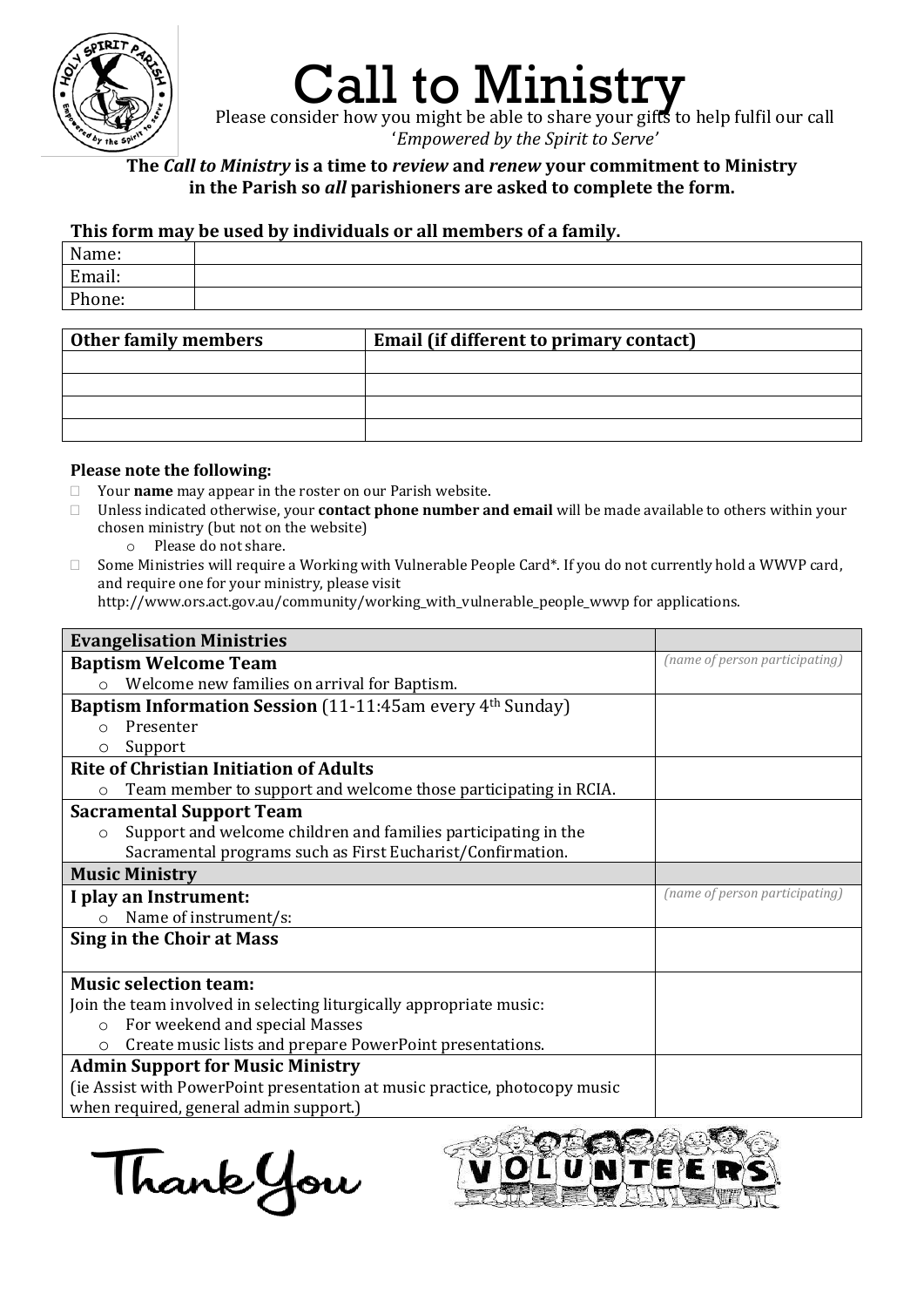| <b>Liturgical Ministries</b>                                                   |                                           |
|--------------------------------------------------------------------------------|-------------------------------------------|
| My preferred Mass time/s:                                                      |                                           |
| Saturday 6:00pm<br>Sunday 8:00am<br>Sunday 9:30am<br>$\Box$                    | $\square$ Sunday 5:30pm                   |
| <b>Mass Welcomer</b>                                                           | (name of person                           |
| Arrive 15 minutes early to welcome people.<br>$\circ$                          | <i>participating</i> )                    |
| <b>Weekend Mass Coordination</b>                                               |                                           |
| You will need to arrive 45 minutes early to set up and assist as               |                                           |
| required.                                                                      |                                           |
| <b>Weekday Mass Coordination</b>                                               |                                           |
| Prepare sacred vessels, turn on the mic etc.                                   |                                           |
| <b>Reader (Minister of the Word)</b>                                           |                                           |
| Arrive 15 minutes early and liaise with other readers.<br>$\circ$              |                                           |
| <b>Extraordinary Minister of Communion</b>                                     |                                           |
| Please speak to Fr Mark if you are new to this ministry.<br>$\circ$            |                                           |
| <b>Presentation of Gifts</b>                                                   |                                           |
| Number in your group                                                           |                                           |
| <b>Altar Servers</b>                                                           |                                           |
| Any young person (Year 3 to Year 10) who has made their First<br>$\circ$       |                                           |
| Eucharist is invited to share their gifts as an altar server.                  |                                           |
| <b>PowerPoint Operator</b>                                                     |                                           |
| Arrive 15 minutes before Mass. The role is integral to the support of          |                                           |
| our Liturgy.                                                                   |                                           |
| <b>Children's Liturgy</b>                                                      |                                           |
| <b>Children's Liturgy Coordinator</b>                                          |                                           |
| Contact rostered teachers and helpers; set up resources before Mass<br>$\circ$ |                                           |
| and assist children, teachers and helpers.                                     |                                           |
| Arrive 20 mins before Mass.                                                    |                                           |
| <b>Children's Liturgy Teachers and Helpers</b>                                 |                                           |
| Held during school term only. Helpers for Pre-School and Kinder<br>$\circ$     |                                           |
| need no prior experience and assist the teacher in the class.                  |                                           |
| □ Teacher-Preschool and Kinder                                                 |                                           |
| Teacher-Years 1 and 2                                                          |                                           |
| Teacher-Years 3 to 6                                                           |                                           |
| Helper for Preschool and Kinder<br>$\mathbf{L}$                                |                                           |
|                                                                                |                                           |
| <b>Community Building and Outreach</b>                                         |                                           |
| <b>Social Justice Group</b>                                                    | (name of person<br><i>participating</i> ) |
| This group is in its formation stage.                                          |                                           |
| <b>St Vincent De Paul Conference</b>                                           |                                           |
| Meetings are held fortnightly on Tuesday evenings.                             |                                           |
| <b>Communion to the sick and housebound</b>                                    |                                           |
| <b>Home visitation</b>                                                         |                                           |
| Companionship to those housebound or in need of support.                       |                                           |
| <b>Transport to Mass</b>                                                       |                                           |
| 9:30am<br>5:30 <sub>pm</sub><br>6pm<br>8am<br>П                                |                                           |
| <b>Care Group</b>                                                              |                                           |
| Prepare Emergency meals (when the need arises).                                |                                           |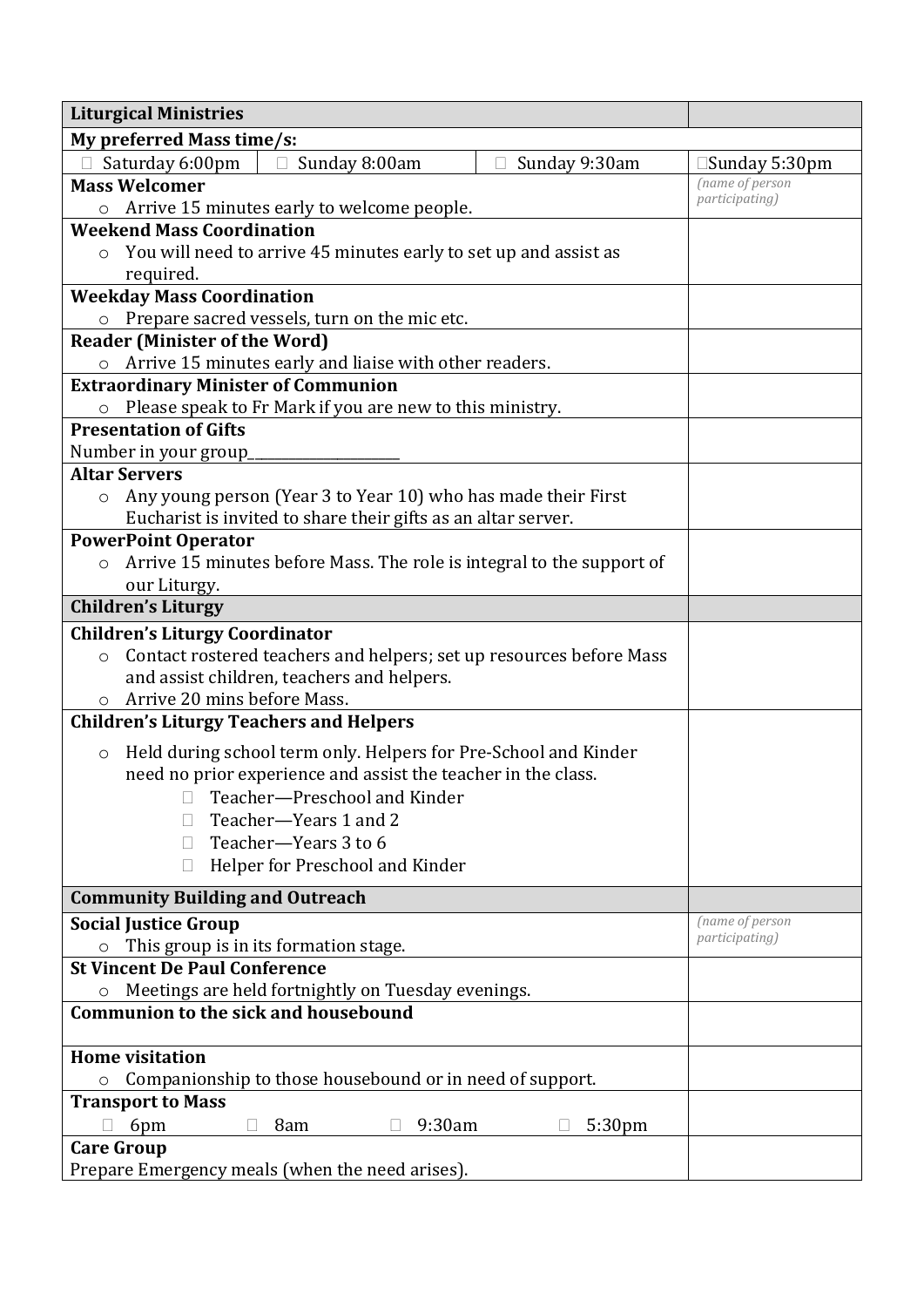| <b>Welcome and Hospitality</b>                                                |                                |
|-------------------------------------------------------------------------------|--------------------------------|
| <b>Welcome Newcomers</b>                                                      | (name of person participating) |
| Make contact those who are new to our Parish.<br>$\circ$                      |                                |
| Be a 'bubby' to a newcomer ie meet them at Mass, make them feel<br>$\circ$    |                                |
| welcome and introduce them to other parishioners.                             |                                |
| <b>Parish Morning Tea</b>                                                     |                                |
| Held after Mass and on special occasions<br>$\circ$                           |                                |
| 9:30am<br>8am<br>5:30pm<br>6pm                                                |                                |
| <b>Parish Gift Stall Coordinators and helpers</b>                             |                                |
| Held after Masses - 4 to 5 times a year (Christmas, First                     |                                |
| Eucharist, Confirmation, Pentecost)                                           |                                |
| <b>Fundraising and Social Committee</b>                                       |                                |
| <b>Organising team for Major Events</b>                                       | (name of person participating) |
| Pentecost, Multicultural Event, Games Nights, Parish Raffle,<br>$\circ$       |                                |
| Christmas Carols                                                              |                                |
| <b>Organising team for Minor Events</b>                                       |                                |
| Sausage Sizzle, Cake stalls, etc                                              |                                |
| <b>Ministry to Youth and Young Adults</b>                                     |                                |
| Young Adults (18-35yrs)                                                       | (name of person participating) |
| Liturgy planning team: select music, ideas for homily/reflection<br>$\circ$   |                                |
| Help organise social gatherings<br>$\circ$                                    |                                |
| Join the Young Adults music band<br>$\circ$                                   |                                |
| <b>Youth Leadership Team</b>                                                  |                                |
| Are you between the ages of 15-18 and interested in being part of<br>$\circ$  |                                |
| the team to run our Years 5 and 6 Youth Group?                                |                                |
| Parent Helpers (for Year 5 and 6 Youth Group)                                 |                                |
| Supervision - help leaders supervise games or activities<br>$\circ$           |                                |
| Assist Youth Group meeting with organising food, setting up and<br>$\circ$    |                                |
| clean up after                                                                |                                |
| Parent/Young Adult Helpers (for Years 7 and 12 Youth Group)                   |                                |
| Are you a parent or a young adult interested in helping with this<br>$\circ$  |                                |
| Youth Group                                                                   |                                |
| <b>Youth Fundraising</b>                                                      |                                |
| Organise fundraising activities for parish Youth Groups                       |                                |
| <b>Parish Administration</b>                                                  | (name of person participating) |
| Ad hoc admin tasks within the Parish Office                                   |                                |
| Admin tasks on Fridays                                                        |                                |
| 3pm to 5pm - assist with admin tasks in relation to setting up for<br>$\circ$ |                                |
| Mass over the weekend                                                         |                                |
| <b>WWVP Audit Coordinator</b>                                                 |                                |
|                                                                               |                                |
| <b>Maintenance</b>                                                            |                                |
| <b>Grounds Maintenance Coordinator</b>                                        | (name of person participating) |
| Organise working bees<br>$\circ$                                              |                                |
| Liaise with Fr Mark re work to be done and get involved.                      |                                |
| <b>Grounds Maintenance Team</b>                                               |                                |
| Get involved in working bees to maintain Church grounds.<br>$\circ$           |                                |
| <b>Building Maintenance</b>                                                   |                                |
| Do you have a skill you can share? (eg painter, tiler, plumber, electrician,  |                                |
| locksmith or any other trade).                                                |                                |